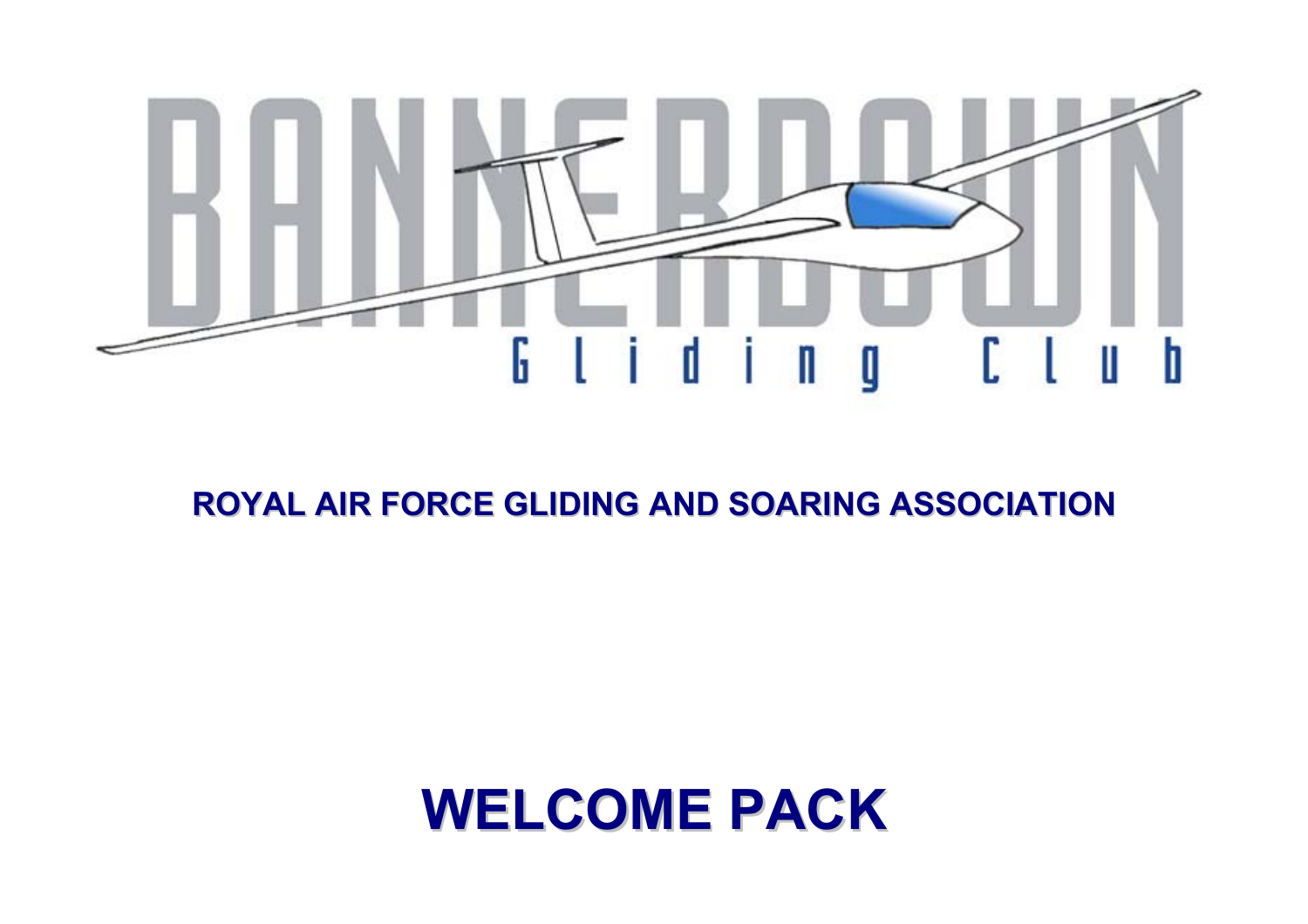#### **BANNERDOWN GC WELCOME PACK**

#### INTRODUCTION

Welcome to the Bannerdown Gliding Club. This pack has been produced to answer your immediate questions, as well as provide a brief introduction to the Club and the sport of gliding and soaring.

#### PACK CONTENTS

- Student record card
- Visitors' safety brief
- Induction brief
- Map of the airfield
- List of Club officials
- Club aircraft data sheets

**Student Record Card** - The Student Record Card documents your progress and enables your instructor to start your next lesson where you left off. Always bring it with you and ensure that your instructor writes on it at the end of your lesson. This will enable the next instructor you fly with to pick up where you left off. If your card is not kept up to date you may end up repeating lessons wasting both time and money.

**Visitors' Safety Brief** - This contains essential information and is produced to ensure your safety during your first few visits to the Club. You must take time to read it and to ask any questions if there is anything you do not understand.

**Induction Brief** - The induction training pack has been produced for your safety and to assist you to settle down quickly as a club member.

**Map of the Airfield** - The map of the airfield will help you to get around safely; it is also useful if you need friends or family to collect you.

**List of Club Officials** - This is a current list of the principal Club officials.

**Membership and flying Fees** – To find out how much it is likely to cost you please visit our website for an up to date list of membership and flying fees.

**Club Aircraft Data Sheets** - A data sheet is included for each of the aircraft owned and operated by the Club.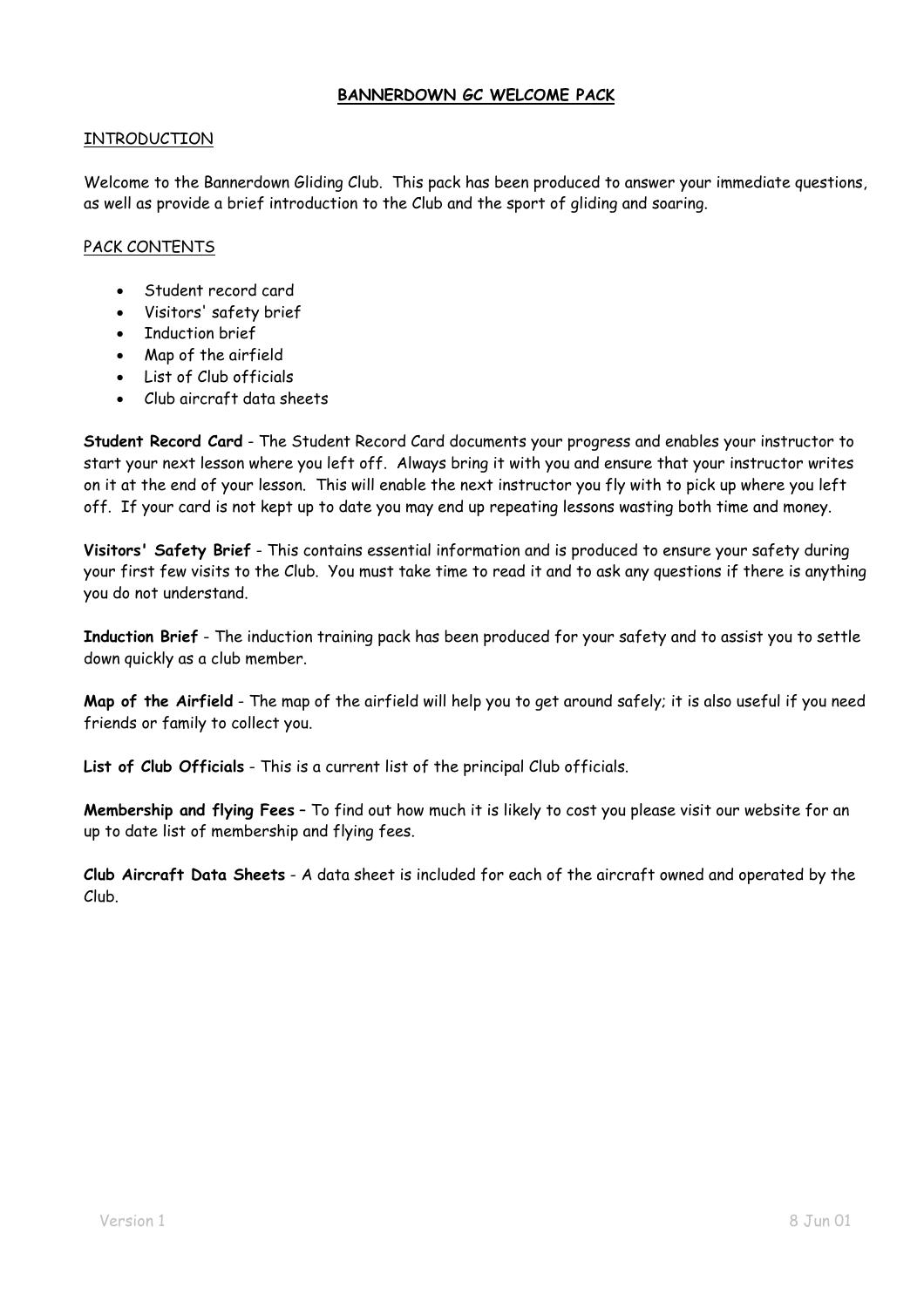#### **INDUCTION BRIEF**

#### **PART 1 - THE CLUB AND HOW IT WORKS**

#### THE CLUB

The Bannerdown Gliding Club (BGC) is one of 8 regional clubs within the Royal Air Force Gliding and Soaring Association (RAFGSA). In turn the RAFGSA is affiliated to the British Gliding Association (BGA), the sport's national governing body. The RAFGSA was founded in 1949 to "promote the efficiency of the Royal Air Force by providing an opportunity to indulge in the healthy sport of Gliding and Soaring, thereby encouraging physical fitness and airmanship among all its members". In achieving this aim special regard is paid to bringing Gliding and Soaring within the reach of all members of the Royal Air Force, with priority given to those normally employed on the ground.

The Bannerdown GC was formed at Colerne in 1960; the Club moved to Hullavington in 1976 and then to Keevil airfield in 1992. Flying usually takes place at weekends and on Wednesday afternoons unless the airfield is required for exercises by the RAF or Army. Whilst the Club receives official recognition and is permitted to use some Service facilities, subject to availability and within specific guidelines, it receives no official funding. Money is raised through members' annual subscriptions, flying fees and the occasional grant from sports funds.

#### MEMBERSHIP

The principle aim of the Club is to introduce young service men and women to the sport of gliding and soaring. In the early days of the RAFGSA its membership was almost exclusively service. However, over the years the Association has come to value the contribution made by retired servicemen and other civilians. This, combined with successive reductions in the size of the Armed Forces, has led to an increase in the proportion of civilian members. However, the Charities Commission and Inland Revenue have placed limits on civilian membership of service clubs. Therefore, we generally look for civilians with certain skills who can contribute to the functioning of the Club. We are also required to charge differential rates for membership.

There are 2 broad types of membership: Service and Civilian.

- Service Sserving and ex-Servicemen and women are entitled to full membership of the Club and reciprocal membership of other RAFGSA clubs.
- Civilian Civilians are granted associate membership of the Club.

On the airfield you will not notice a difference between service and civilian members. All members are valued because of the contribution they make to the successful running of the Club both on and off the airfield.

Membership entitles you to receive gliding instruction and use the Club facilities. If you wish, you can bring guests to the Club to fly at the published rates; however, on a busy day they may have to wait for a while as Club members learning to fly are given priority.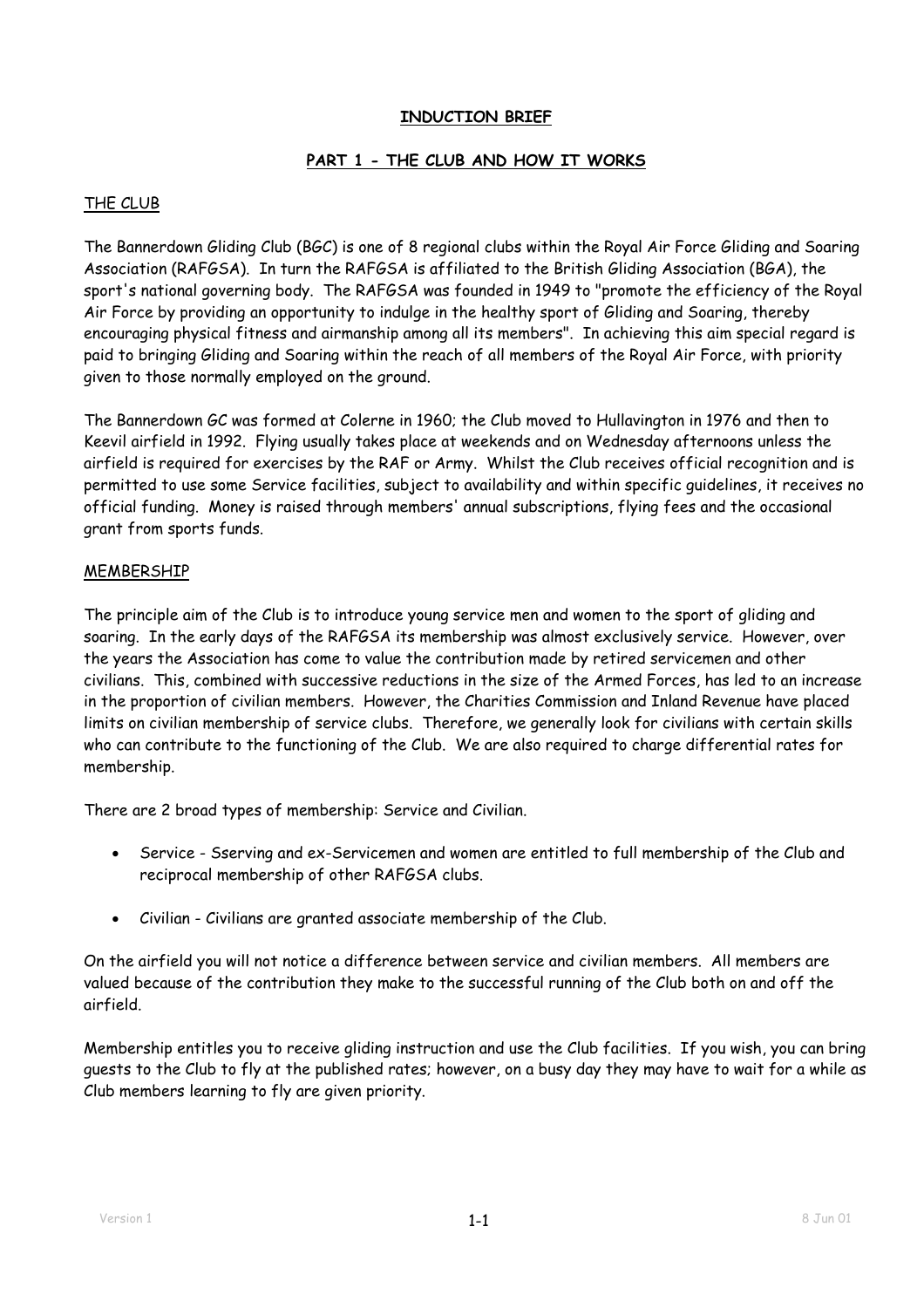#### CLUB ORGANIZATION

The Club Chairman is the Station Commander at nearby RAF Lyneham. The Chairman appoints a senior officer as Deputy Chairman to manage the Club on his behalf. The Deputy Chairman runs the Club with the help of a Committee that includes the Chief Flying Instructor (CFI), Club Technical Officer or Engineering Member, Treasurer and Secretary. Other members are also co-opted to assist with running the Club. You will find a list of Club officials in this pack; if you have any questions about the Club please ask any committee member.

#### ORGANIZATION ON THE AIRFIELD

On a daily basis the airfield is controlled by a Duty Instructor, who in turn is supported by a Duty Pilot. Each month the Chief Flying Instructor (CFI) produces an agreed duty roster so club members know what is happening. When you arrive on the airfield to fly you should first make contact with the Duty Pilot who will ensure that your name is put on the flying list. Members are placed on the flying list in order of their arrival; so the earlier you can arrive the sooner you will get to fly.

The Duty Instructor supervises the flying activities; he/she is responsible for everything that happens on the airfield. Consequently, the Duty Instructor has the final word. The Duty Pilot ensures that the operation runs smoothly by allocating pilots to aircraft and tasks like winch driving, cable retrieving and log keeping.

#### COMMITMENT AND COST

At this stage you might be wondering what level of commitment is needed. Like attaining any other practical skill, learning to fly benefits from regular practise. In the early days frequent attendance is the key to progress. On an average day you will do somewhere between 3 and 6 launches. The majority of people go solo after between 60 to 80 launches.

If your other commitments permit try to spend at least 3 to 4 days a month on the airfield. Plan to try and spend the whole day at the Club; this will increase the return you get for the time invested. Gliding is manpower intensive, it takes quite a few people to get a glider into the air, so there is always plenty to do on the airfield when you're not flying. Indeed if you are not willing to help in the running of the airfield and the Club then gliding is not the sport for you. As you gain in knowledge and experience you will become involved with other aspects of the sport such as: glider maintenance, winch driving, vehicle maintenance and later possibly instructing.

#### ASSOCIATED ACTIVITIES

The Club also participates in and supports a broad range of gliding activities. Some examples of these are as follows:

- **Soaring Weeks** The Club generally hosts one or two soaring weeks during the year. These weeks are very popular with club members and visitors from neighbouring clubs camping on the airfield. They provide an excellent opportunity for concentrated flying enabling pilots to develop or hone their thermal soaring skills.
- **Competitions** Club pilots participate in a variety of competitions ranging from inter-club leagues through inter-service to national competitions. Even though you may not be qualified to fly in competitions there is always a need for less experienced pilots to act as crew.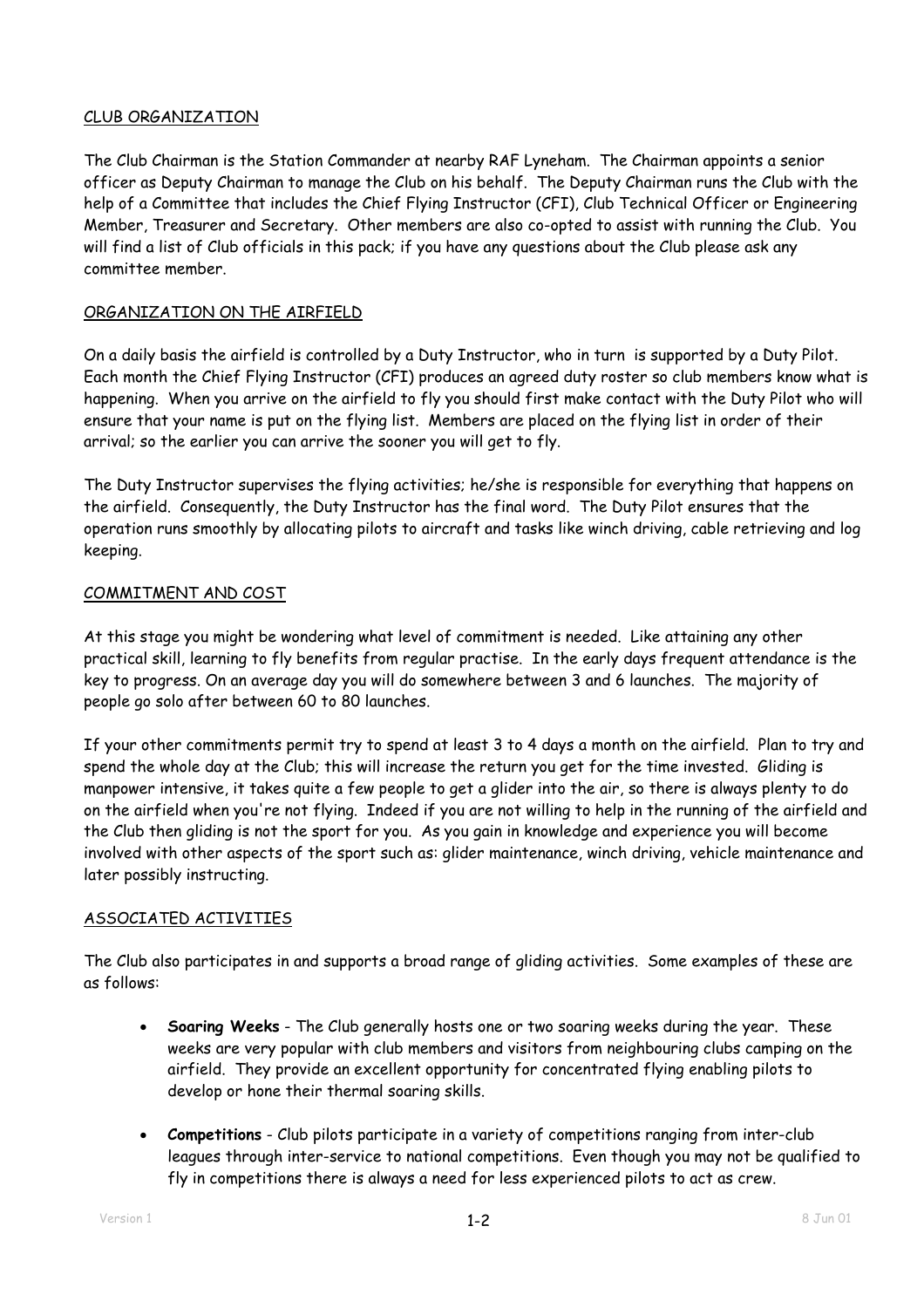- **Expeditions** The Club undertakes several expeditions each year. These expeditions are usually to gliding sites where special soaring opportunities exist such as mountain lee wave. Places on these expeditions are allocated on a first come first served basis.
- **Navigation and Field Landing Training** Before pilots are permitted to fly cross-country they are given training in navigation using the Club motor glider. If a pilot flying cross-country can no longer find lift he must land in a field. Field landing is a skill that must be taught, and once again the motor glider is used to provide simulated field landing training and practise.
- **Trial Lesson Evenings** Most Friday evening during the summer we host groups of about 20 visitors who each take a trial lesson. For many glider pilots this was their first introduction to the sport. It is an important vehicle for recruiting new members as well as generating a positive image of gliding in the surrounding population. We are always in need of helpers at these evenings to explain the sport to our visitors and ensure they have a safe and fulfilling evening.
- **Aerobatics** Our K21 two-seat training aircraft is fully aerobatic.
- **Social** The Club frequently holds social events in the club house

#### INDIVIDUAL ACCOUNTS AND PAYMENT OF FEES

The Club operates a computerised flying log and record system called LOGSTAR®. An account will be opened in your name and all your flying will be logged and your fees calculated automatically. At the end of the flying day the Field Treasurer will be in the clubhouse collecting flying fees. He will produce a summary of your day's flying that will enable you to update your pilot's logbook and pay for your flying. Payment by cheque is preferred; you may pay just for your days flying or you may keep your account in credit. If you have to leave before the end of flying give your cheque to the log keeper on the airfield control bus. Accounts should not be allowed to go into debt.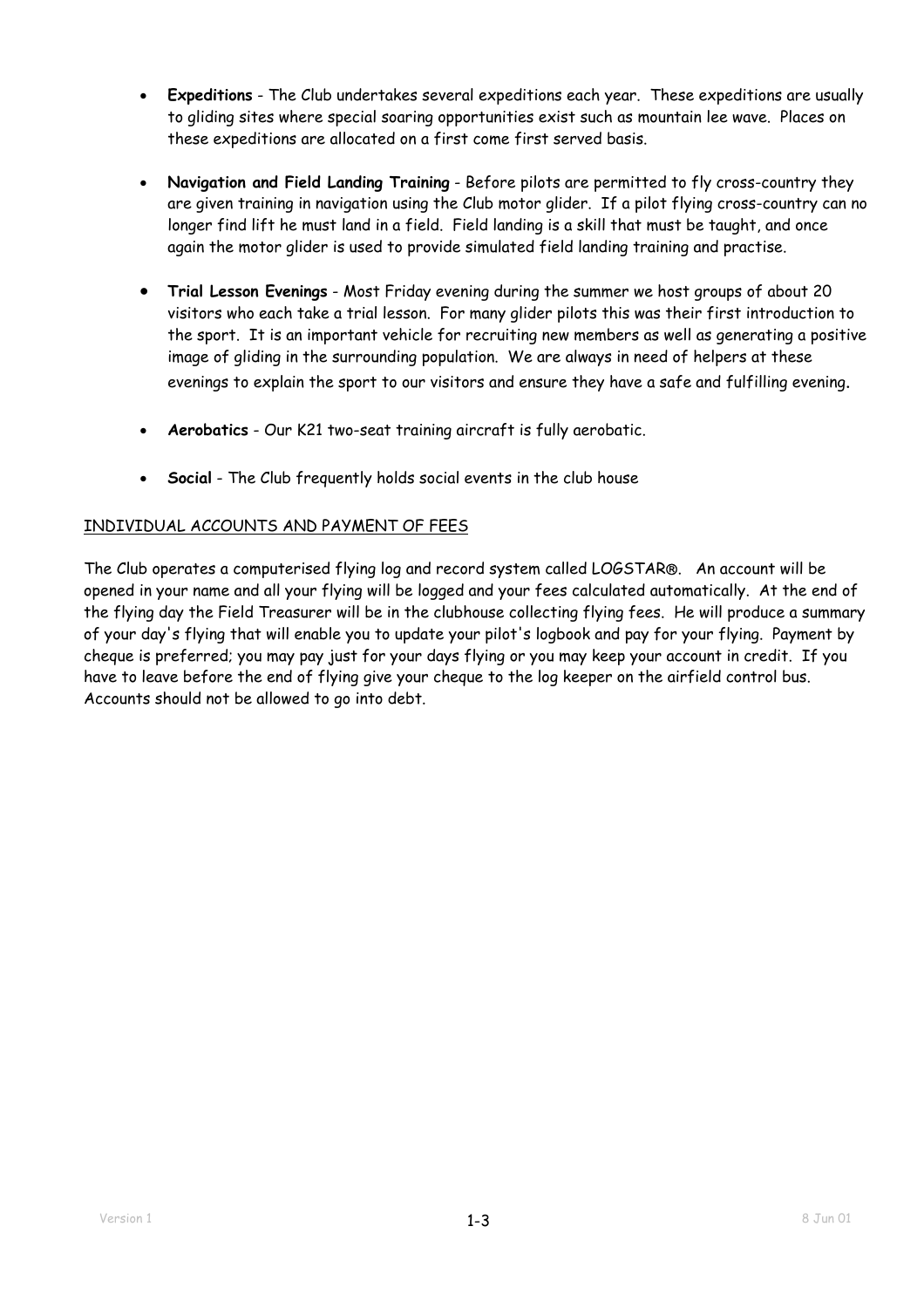#### **PART 2 - SAFETY**

#### VISITORS

When you arrived on the airfield you will have been given a visitors' safety brief; a copy of which is included in the welcome pack for your retention so you can brief friends and relatives who may visit the airfield.

#### CLUB SAFETY ORGANIZATION

The overall responsibility for health and safety matters at the Bannerdown GC rests with the Commanding Officer of Royal Air Force Station Lyneham who is the Club Chairman. The Officer-in-Charge (OIC) exercises this responsibility on behalf of the Commanding Officer. A Health and Safety Policy Statement has been prepared and issued by the OIC and this can be found on the notice board in the corridor between the first and second Nissen huts. The Health and Safety Policy Statement sets out how the Club discharges its statutory duty of care for its members and visitors.

The Club operates a system of safety training and authorisations. The first step is the visitors' safety brief followed by induction training, of which this document forms a significant part. Each club member has a safety training record card which list those tasks that he/she is trained and authorised to undertake.

Safety at the Launch Point. The launch point is a hive of activity and is full of hazards. Following a few simple rules will help ensure your safety and the safety of other club members.

- Don't handle the winch cables until you have been shown how to do so safely.
- The "not-in-use" winch cables can move suddenly if the cables are crossed further down the airfield; therefore, keep clear them when a launch is in progress.
- If you are helping with glider ground handling on the airfield listen to the club member in charge and keep a good lookout for gliders coming into land.
- Never walk or drive in front of a glider when it has a cable attached it may move without warning.
- If a glider at the front of the launch point has its wings held level this generally means it is about to launch.
- The winch driver follows signals given by lights on the control bus. Whilst the signals are being given an amber rotating beacon on the top of the bus will operate to warn people that a launch is about to take place or a cable is about to move.
- Propeller powered glider tug aircraft and motor gliders often operate from the launch point. Rotating propellers can be difficult to see so always keep well clear when the engine is running. Only approach the aircraft at the pilot's request and approach from behind the wing. Never turn a stationary propeller, the engine could start causing serious injury.
- **Finally, always remain alert at the launch point and on the airfield.**

Driving on the Airfield. The airfield can be a confusing and dangerous place for those unfamiliar with gliders and aircraft. However, sticking to the following simple guidelines will help to keep you as well as other airfield users safe:

- Know where you want to go and how to get there; if in doubt ask.
- Keep your speed down: 30mph by day and 15mph at night.
- Keep a good lookout for aircraft and gliders at all times.
- If you have to cross a runway or grass strip threshold stop before you cross and have a good look for approaching aircraft. Gliders can be particularly difficult to see so take your time and be thorough. When clear cross the runway promptly.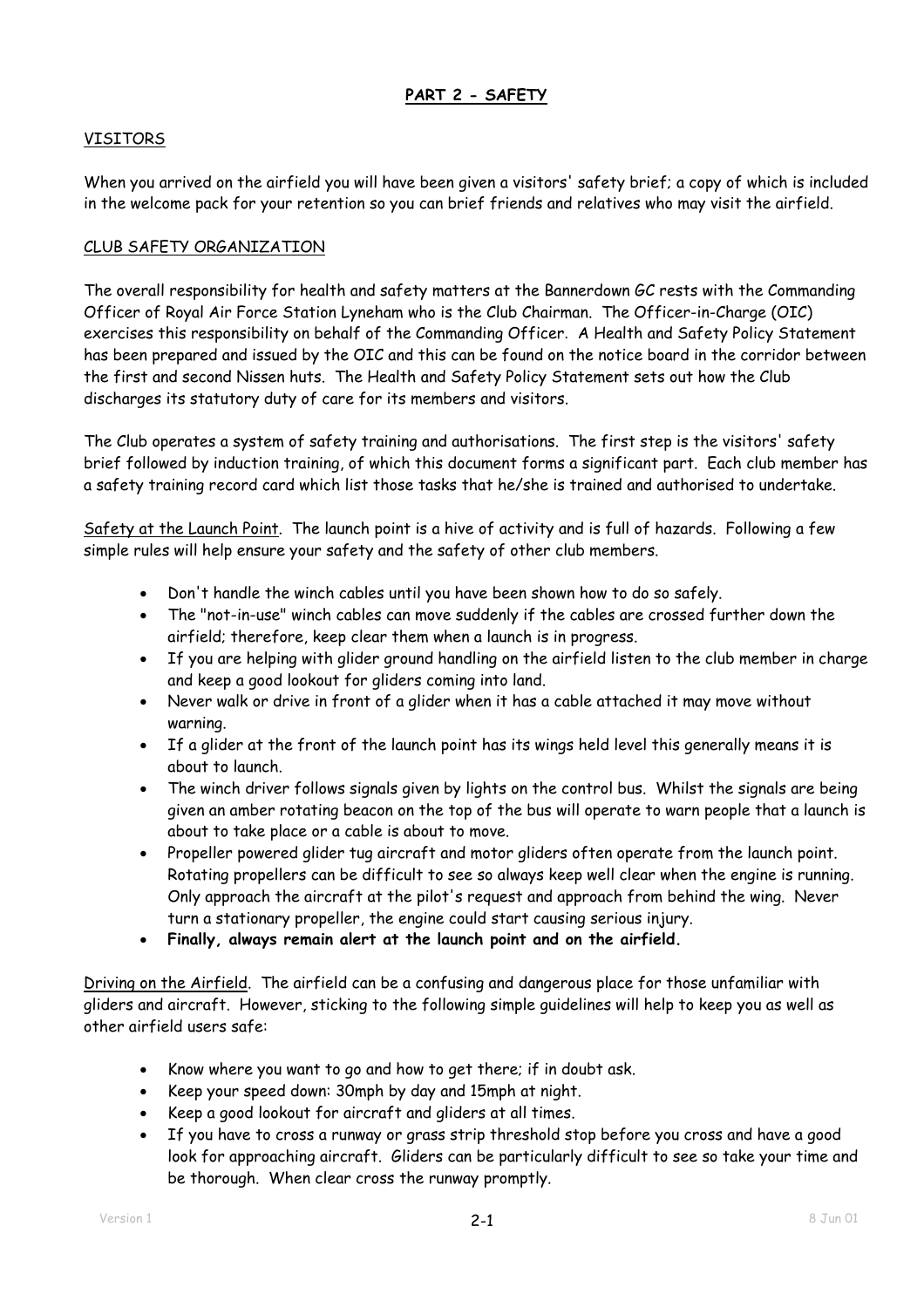- If possible take a route to where you want to go that doesn't necessitate you crossing the threshold of an active runway.
- In you suddenly find yourself driving on a piece of tarmac that is much wider than the taxiway you've just turned off you are almost certainly on a runway.
- The winch cables run between the winch and the launch point. They are almost impossible to see and are extremely hazardous. When moving the cables will easily cut through sheet steel such as that used in a car.

Only park in an approved location at the launch point and remember to leave your keys in the ignition in case cars have to be moved in an emergency whilst your are flying.

#### OTHER HAZARDS

The following additional hazards have been identified at Bannerdown Gliding Club:

Fire. The Club uses a wide range of fuels, chemicals and gases that are flammable. Hazardous areas include:

Liquid Petroleum Gas (LPG) storage tank and compound Diesel storage tank and immediate vicinity Oil and paint store adjacent to diesel tank Nissen huts Hangar Within 20m of parked powered aircraft and gliders Within 20m of LPG powered winches

Fire orders are displayed on the Club notice board; they detail the location of fire alarms and extinguishers and the action to be taken on discovering a fire. Smoking is not permitted in the hazardous areas or in Club aircraft.

Nissen Huts. The 3 Nissen huts contain the aircraft and vehicle workshops; they contain a variety of hazards.

Glider Workshops. You should only enter the glider workshops once authorised or under the direct supervision of an authorised club member.

MT Workshop. Access to the MT workshop, located near the end of the MT Nissen, is prohibited unless you have been specifically authorised by the nominated Club official.

Vehicle Battery Charging Room. Access to the vehicle battery charging room, located near the end of the MT Nissen, is prohibited unless you have been specifically authorised by the nominated Club official.

Compressed Air. At the side of the MT Nissen is a large air compressor that provides air for vehicle tyres and brakes as well as air driven tools and spraying equipment. The compressor must only be used by authorised club members.

Compressed Oxygen. The steel cabinet in the far left-hand corner of the parachute room contains oxygen cylinders and associated equipment. Oxygen equipment must only be handled by authorised club members.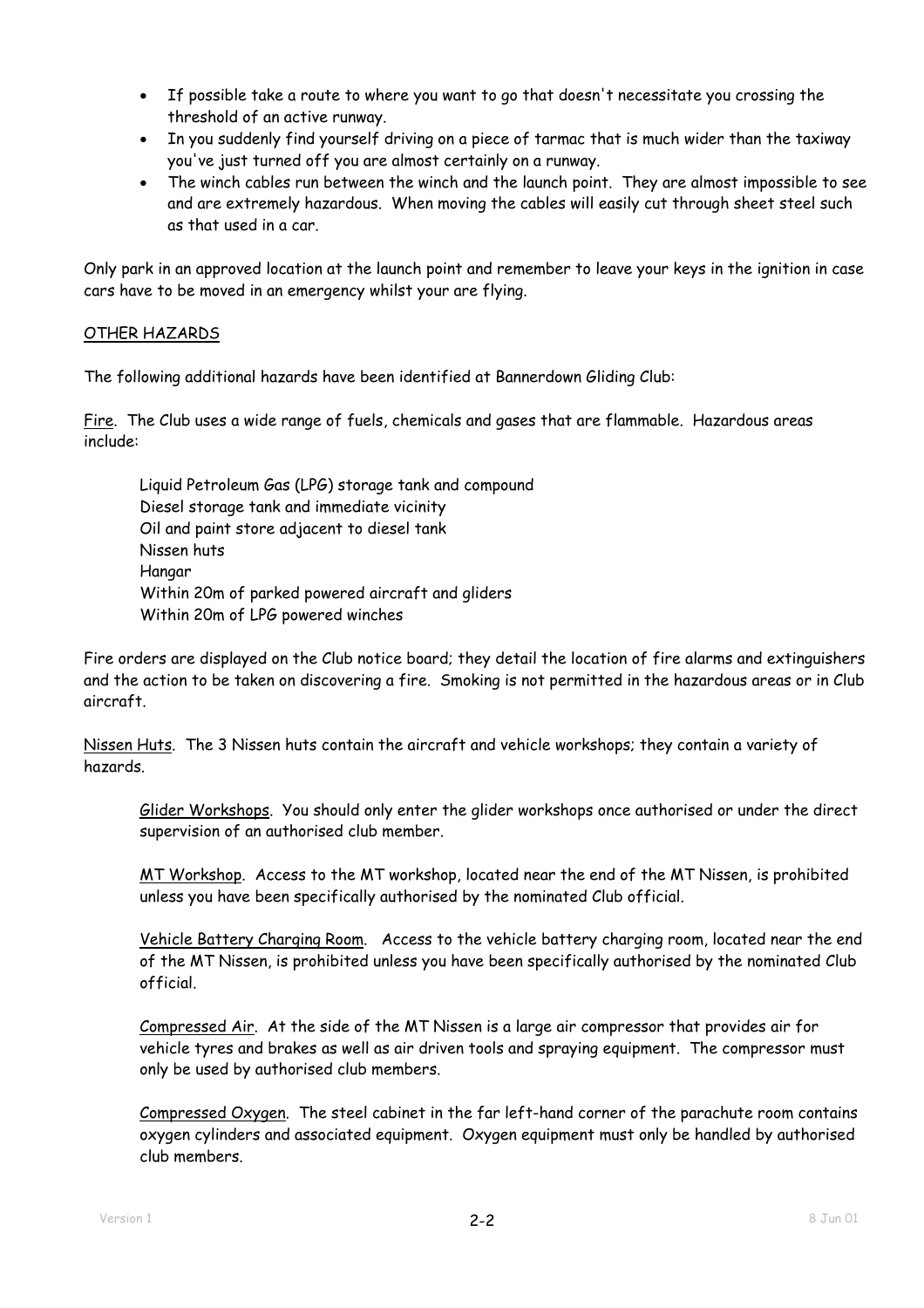MT Nissen. The MT Nissen is used to store and maintain club vehicles and winches. There are a variety of hazards including tripping and slipping; however, a significant hazard is getting trapped between moving vehicles. Always ensure that the driver of a vehicle knows that you're there; remember, if you can't see the driver he probably can't see you.

Main Hangar. The main hangar is used to store gliders, powered aircraft, vehicles and glider trailers. The principle hazards are from fuel vapour, moving vehicles and moving hangar doors. Before opening or closing hangar doors club members must be trained and authorised.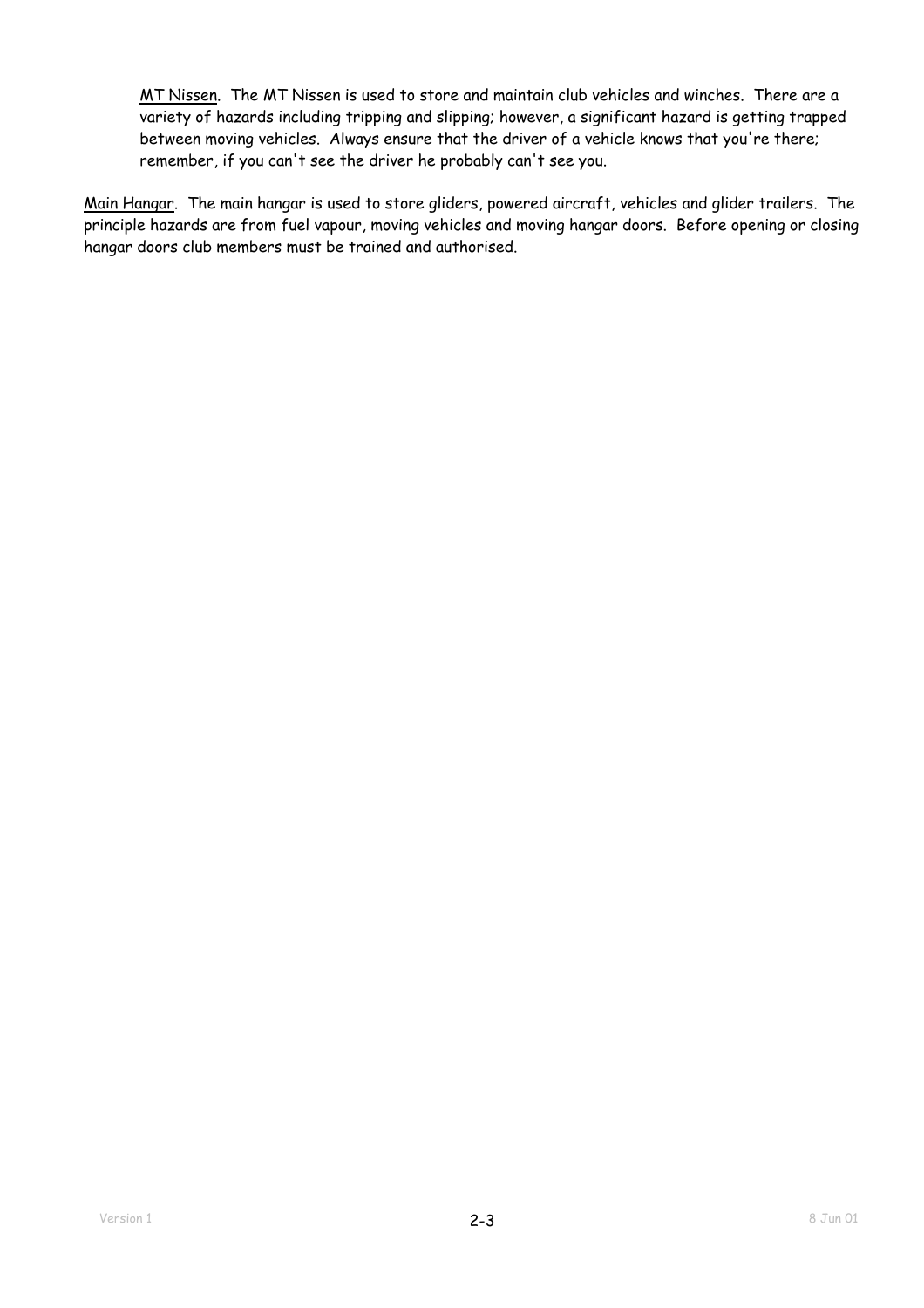#### **LIST OF CLUB OFFICIALS**

#### **Appointment Incumbent**

Deputy Chairman Sqn Ldr Arthur Huskie Officer in Charge Sqdn Ldr Jon Arnold Chief Flying Instructor and The Chief Flying Instructor Mr Oscar Constable Deputy Chief Flying Instructor C/T Richie Arnall Engineering Member/Technical Officer/DOIC Flt Lt Carl Peters Treasurer Flt Lt Mike Smith Secretary Secretary Secretary Secretary Secretary Secretary Secretary Secretary Secretary Secretary Secretary Membership Secretary Membership Secretary Mr Chris Lear Safety Member Manus and Mr Andy Miller Aircraft Member Mr Simon Foster MT Member Manuscript (Mr. 2008) Mr. Peter Brownlie Trial Lesson Bookings and Trial Lesson Bookings and Trial Arnold Mrs Ali Arnold Logstar Mrs Ali Arnold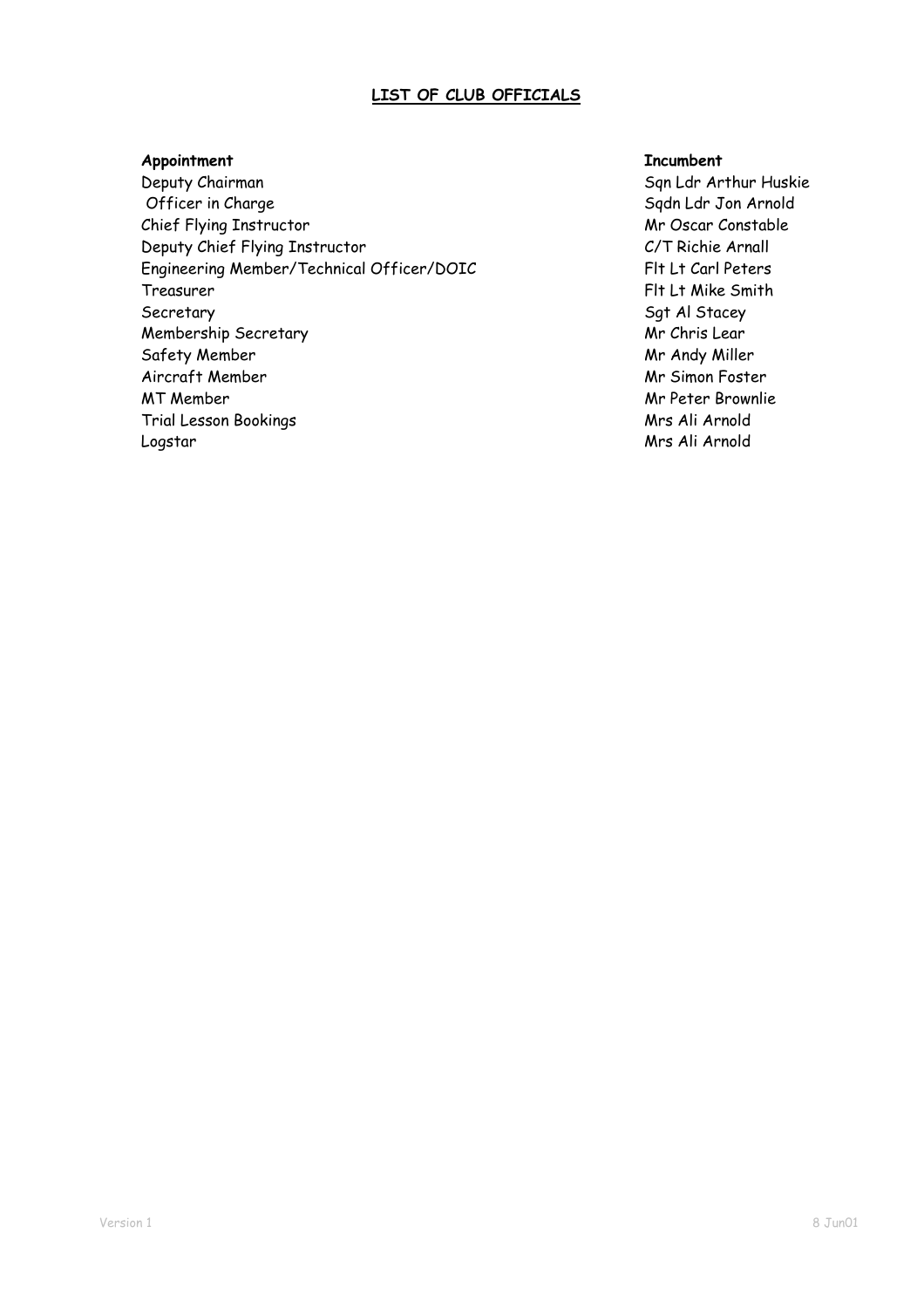## **VISITORS'SAFETY BRIEF**

The Bannerdown Gliding Club has an obligation under the Health and Safety at Work Act to ensure that, so far as is reasonably practical, visitors do not come to any harm.

As a visitor to the Club you also have a legal duty to take care and to avoid harming others by your actions and omissions; please therefore observe the following guidelines:

Keevil is an active airfield. Gliders, aeroplanes and helicopters may approach from any direction and land or take off.

Comply with instructions given to you by Club members or military personnel.

It is likely that your personal and motor insurances will not provide cover on the airfield. You may therefore be personally liable and be sued in connection with any accident that you cause.

Stay in the notified areas. One is the clubhouse; the other is the glider launch point. Do not walk in front of gliders and aeroplanes.

Ask a club member to accompany you when crossing any part of the airfield.

Keep a good look out above, to the front, side and behind. Give way to gliders, aeroplanes and helicopters at all times when walking on the airfield.

Control your children and animals; you are responsible for their actions.

Do not touch aeroplanes, gliders, launch equipment/machinery or cables.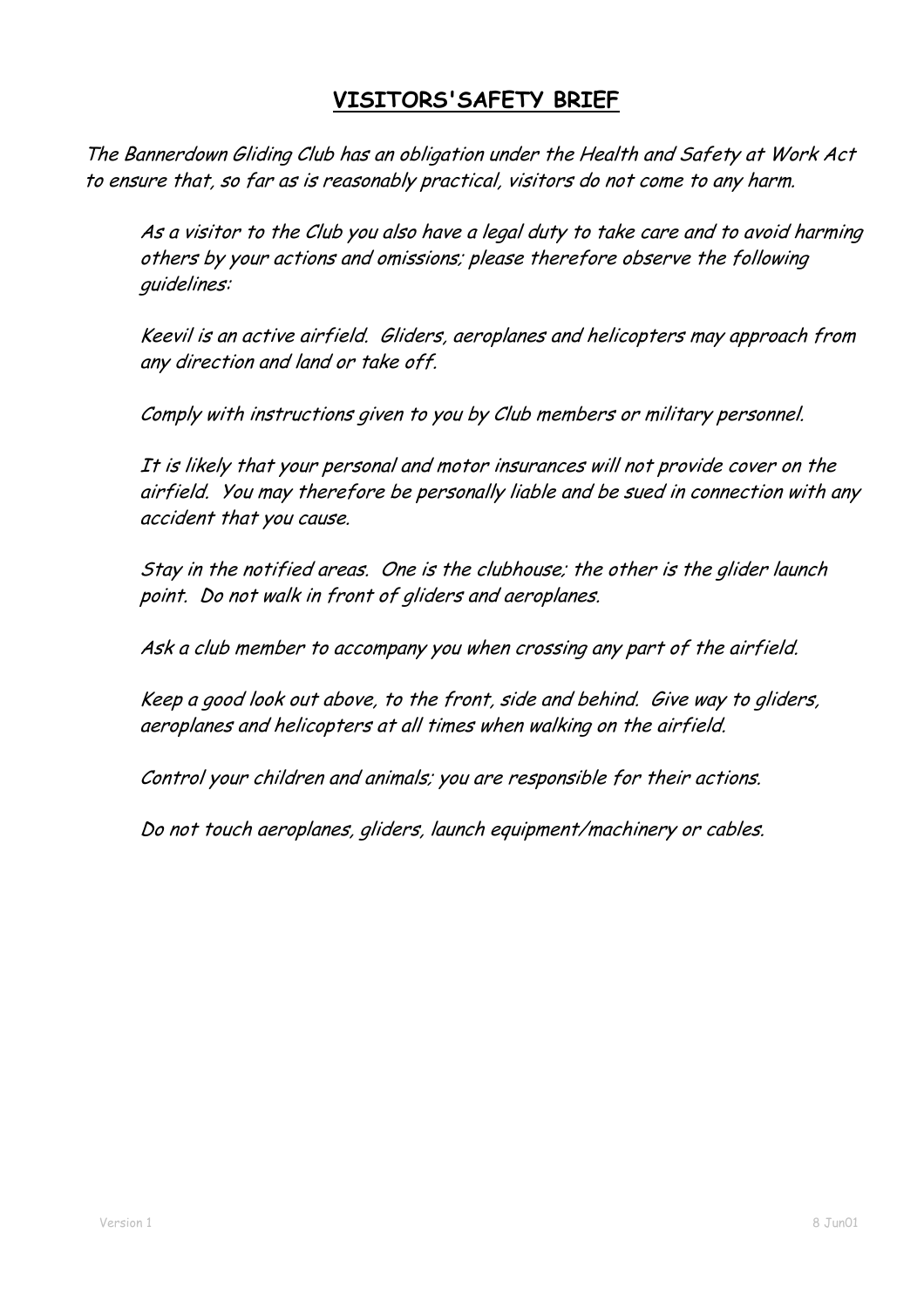## **BANNERDOWN GLIDING CLUB – SAFETY TRAINING INDIVIDUAL RECORD CARD**

### **INDUCTION TRAINING HEALTH & SAFETY POLICY STATEMENT RE-SIGNING**

| Rank/Title | <b>Initials, Surname</b>                                     | <b>Edition</b> | Date | Signature |
|------------|--------------------------------------------------------------|----------------|------|-----------|
|            | I certify that I have received induction training and that I |                |      |           |
|            | have had the Club Health and Safety Policy Statement         |                |      |           |
|            | Explained to me and that I understand and accept my          |                |      |           |
|            | Responsibility for my own and others' safety.                |                |      |           |
|            |                                                              |                |      |           |

**Signature** 

#### **RECORD OF TRAINING AND AUTHORIZATION TO UNDERTAKE SPECIFIC TASKS**

| <b>Activity</b>                     | Signature | Appointment       | Date |
|-------------------------------------|-----------|-------------------|------|
| Safety at the Launch Point          |           | (Instructor)      |      |
| Driving on the Airfield             |           | (Instructor)      |      |
| Operating the Signal Lights         |           | (Instructor)      |      |
| Opening and closing hangar doors    |           | (Instructor)      |      |
| Cable retrieving                    |           | (Instructor)      |      |
| <b>Bus driving</b>                  |           | (Instructor)      |      |
| Vehicle refuelling                  |           | (MT Member)       |      |
| Winch driving                       |           | (Winch Master)    |      |
| Refuelling with LPG                 |           | (Safety Member)   |      |
| Using Club powertools               |           | (Eng Member)      |      |
| Aircraft refuelling                 |           | (Aircraft Member) |      |
| Working with oxygen                 |           | (Eng Member)      |      |
| Using jacking and lifting equipment |           | (Eng Member)      |      |
| Working with hazardous substances   |           | (Eng Member)      |      |